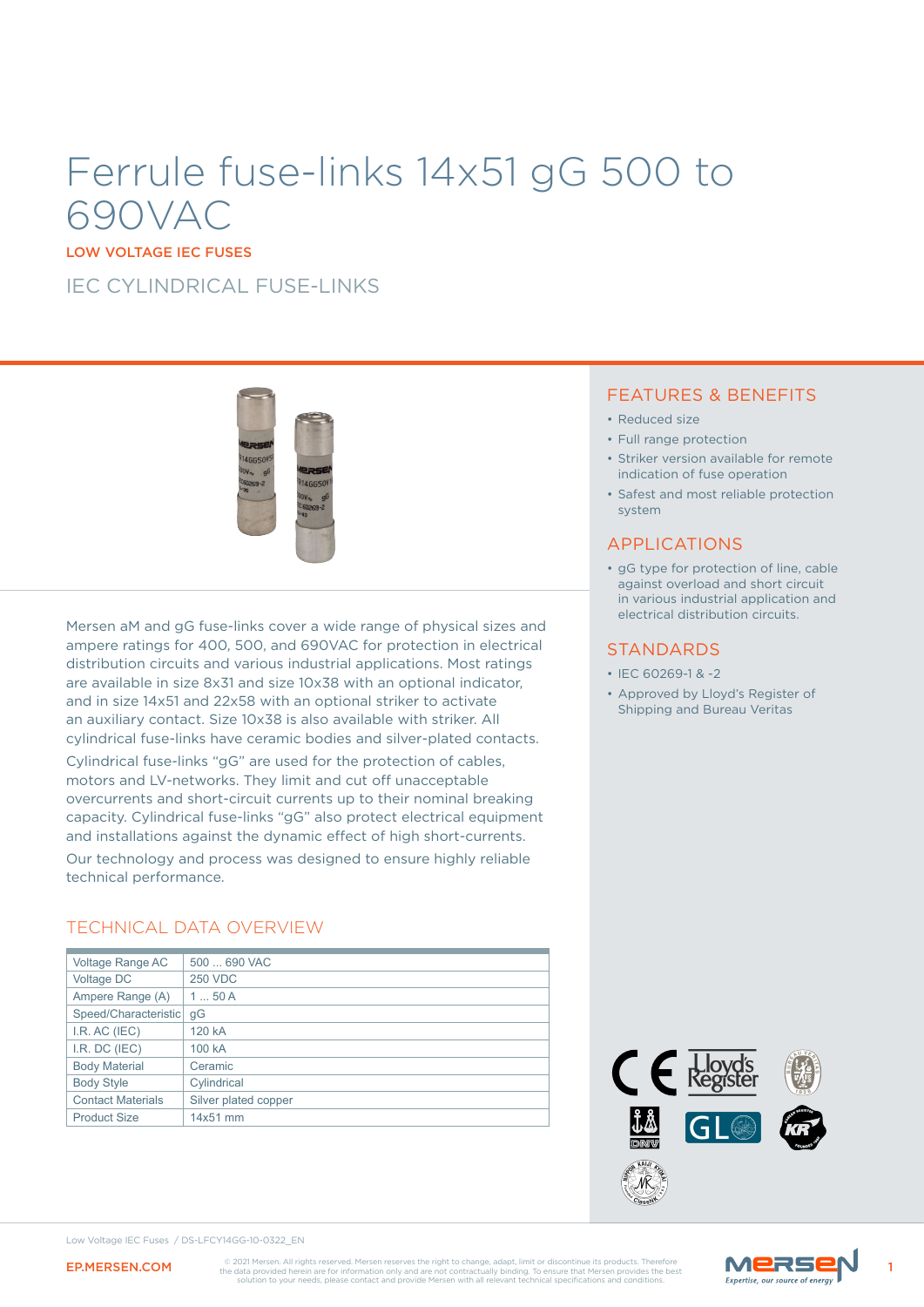**Size 14,3x51 gG 500/690VAC without indicator**

### PRODUCT RANGE



FR14GG50V50

| Catalog<br>number | Item<br>number | Rated<br>voltage AC<br>(IEC) | Rated<br>voltage DC<br>(IEC) | Rated<br>current I <sub>n</sub> | <b>Rated breaking</b><br>capacity AC | <b>Rated breaking</b><br>capacity DC | Power dissi-<br>pation<br>at I <sub>n</sub> | Weight          |
|-------------------|----------------|------------------------------|------------------------------|---------------------------------|--------------------------------------|--------------------------------------|---------------------------------------------|-----------------|
| <b>FR14GG69V1</b> | K218716        | 690 V                        | 250 V                        | 1A                              | 120 kA                               | 100 kA                               | 0.6W                                        | 21 <sub>g</sub> |
| <b>FR14GG69V2</b> | Y219234        | 690 V                        | 250 V                        | 2A                              | 120 kA                               | 100 kA                               | 0.75W                                       | 21 <sub>g</sub> |
| <b>FR14GG69V4</b> | A219765        | 690 V                        | 250 V                        | 4A                              | 120 kA                               | 100 kA                               | 1.1W                                        | 21 <sub>g</sub> |
| <b>FR14GG69V6</b> | H222210        | 690 V                        | 250 V                        | 6 A                             | 120 kA                               | 100 kA                               | 1.25W                                       | 21 <sub>g</sub> |
| <b>FR14GG69V8</b> | D222965        | 690 V                        | 250 V                        | 8A                              | 120 kA                               | 100 kA                               | 1.45 W                                      | 21 <sub>g</sub> |
| FR14GG69V10       | L200754        | 690 V                        | 250 V                        | 10A                             | 120 kA                               | 100 kA                               | 1.65 W                                      | 21 <sub>g</sub> |
| FR14GG69V12       | L201812        | 690 V                        | 250 V                        | 12A                             | 120 kA                               | 100 kA                               | 1.8 W                                       | 21 <sub>g</sub> |
| FR14GG69V16       | A211554        | 690 V                        | 250 V                        | 16A                             | 120 kA                               | 100 kA                               | 2.35 W                                      | 21 <sub>g</sub> |
| FR14GG69V20       | Z212588        | 690 V                        | 250 V                        | 20A                             | 120 kA                               | 100 kA                               | 2.75 W                                      | 21 <sub>g</sub> |
| FR14GG69V25       | C213603        | 690 V                        | 250 V                        | 25A                             | 120 kA                               | 100 kA                               | 3.1W                                        | 21 <sub>g</sub> |
| FR14GG69V32       | L1010170       | 690 V                        | 250 V                        | 32 A                            | 120 kA                               | 100 kA                               | 3.6 W                                       | 21 <sub>g</sub> |
| FR14GG69V40       | P1010173       | 690 V                        | 250 V                        | 40 A                            | 120 kA                               | 100 kA                               | 4 W                                         | 21 <sub>g</sub> |
| FR14GG69V50       | Q1010174       | 690 V                        | 250 V                        | 50 A                            | 120 kA                               | 100 kA                               | 4.8 W                                       | 21 <sub>g</sub> |
| FR14GG50V32       | W216656        | 500 V                        | 250 V                        | 32A                             | 120 kA                               | 100 kA                               | 3.6 W                                       | 21 <sub>g</sub> |
| FR14GG50V40       | X218198        | 500 V                        | 250 V                        | 40 A                            | 120 kA                               | 100 kA                               | 4 W                                         | 21 <sub>g</sub> |
| FR14GG50V50       | Z219235        | 500 V                        | 250 V                        | 50 A                            | 120 kA                               | 100 kA                               | 4.8 W                                       | 21 <sub>g</sub> |

FR14GG50V50P

#### **Size 14,3x51 gG 500VAC with striker**

| Catalog<br>number   | Item<br>number | <b>Rated voltage</b><br>AC (IEC) | <b>Rated voltage</b><br>DC (IEC) | <b>Rated current</b><br>In. | <b>Rated breaking</b><br>capacity AC | <b>Rated breaking</b><br>capacity DC | Power dissi-<br>pation<br>at $I_n$ | Weight          |
|---------------------|----------------|----------------------------------|----------------------------------|-----------------------------|--------------------------------------|--------------------------------------|------------------------------------|-----------------|
| FR14GG50V2P         | J211033        | 500 V                            | 250 V                            | 2A                          | 120 kA                               | 100 kA                               | 0.75W                              | 21 <sub>g</sub> |
| FR14GG50V4P         | H212067        | 500 V                            | 250 V                            | 4 A                         | 120 kA                               | 100 kA                               | 1.1W                               | 21 <sub>g</sub> |
| FR14GG50V6P         | G214113        | 500 V                            | 250 V                            | 6A                          | 120 kA                               | 100 kA                               | 1.25W                              | 21 <sub>g</sub> |
| FR14GG50V8P         | R215134        | 500 V                            | 250 V                            | 8A                          | 120 kA                               | 100 kA                               | 1.45 W                             | 21 <sub>g</sub> |
| FR14GG50V10P        | Z216153        | 500 V                            | 250 V                            | 10A                         | 120 kA                               | 100 kA                               | 1.65 W                             | 21 <sub>g</sub> |
| FR14GG50V12P        | L217176        | 500 V                            | 250 V                            | 12A                         | 120 kA                               | 100 kA                               | 1.8 W                              | 21 <sub>g</sub> |
| FR14GG50V16P        | Z218200        | 500 V                            | 250 V                            | 16 A                        | 120 kA                               | 100 kA                               | 2.35 W                             | 21 <sub>g</sub> |
| FR14GG50V20P        | B219237        | 500 V                            | 250 V                            | 20A                         | 120 kA                               | 100 kA                               | 2.75 W                             | 21 <sub>g</sub> |
| FR14GG50V25P        | L222213        | 500 V                            | 250 V                            | 25A                         | 120 kA                               | 100 kA                               | 3.1 W                              | 21 <sub>g</sub> |
| FR14GG50V32P        | P200757        | 500 V                            | 250 V                            | 32A                         | 120 kA                               | 100 kA                               | 3.6 W                              | 21 <sub>g</sub> |
| <b>FR14GG50V40P</b> | P201815        | 500 V                            | 250 V                            | 40 A                        | 120 kA                               | 100 kA                               | 4 W                                | 21 <sub>g</sub> |
| <b>FR14GG50V50P</b> | D211557        | 500 V                            | 250 V                            | 50 A                        | 120 kA                               | 100 kA                               | 4.8 W                              | 21 <sub>g</sub> |



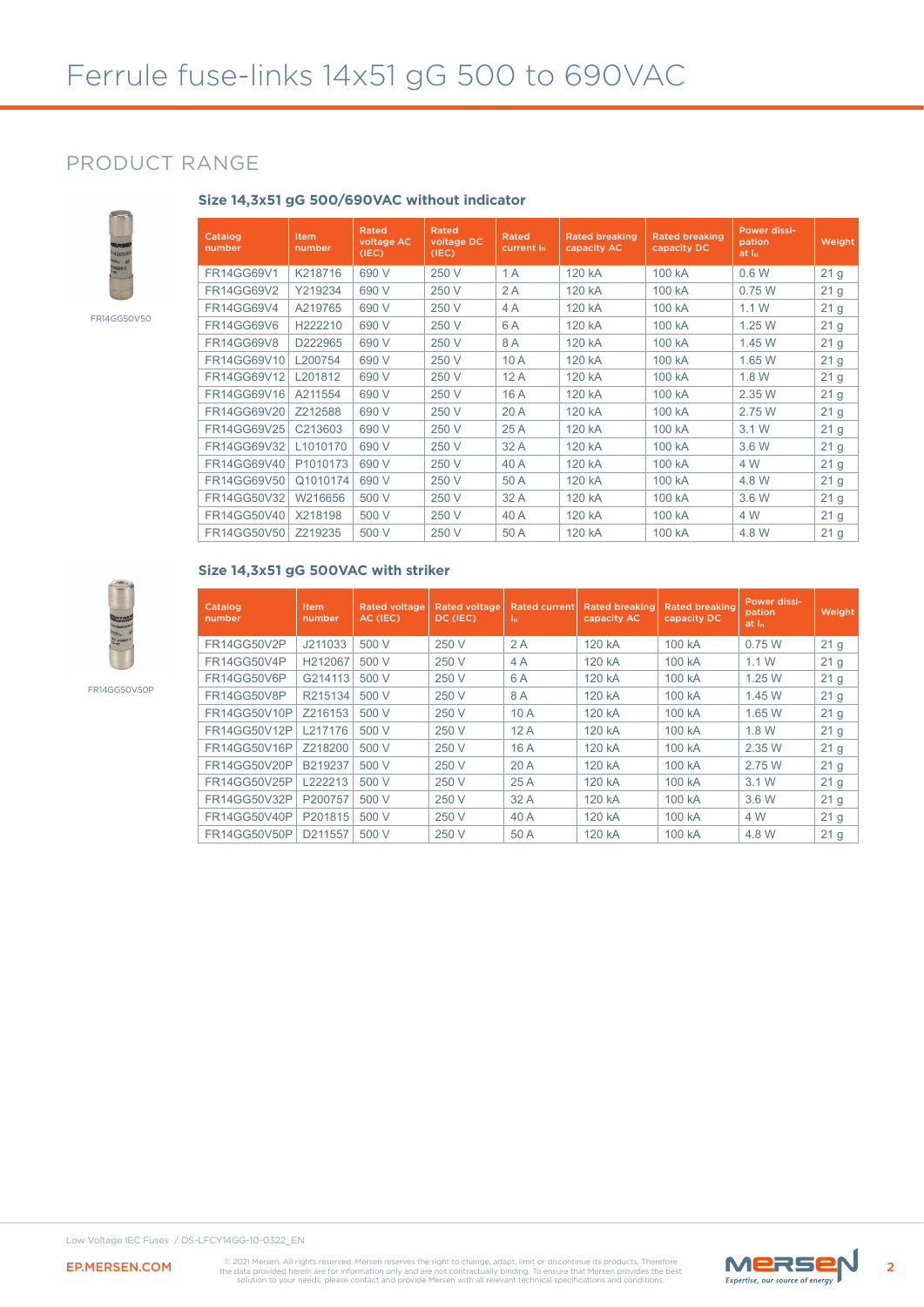### TIME CURRENT CHARACTERISTIC CURVES

### **Size 14x51 690V gG**



RMS value of pre-arcing/melting current (A) +- 8%

Low Voltage IEC Fuses / DS-LFCY14GG-10-0322\_EN



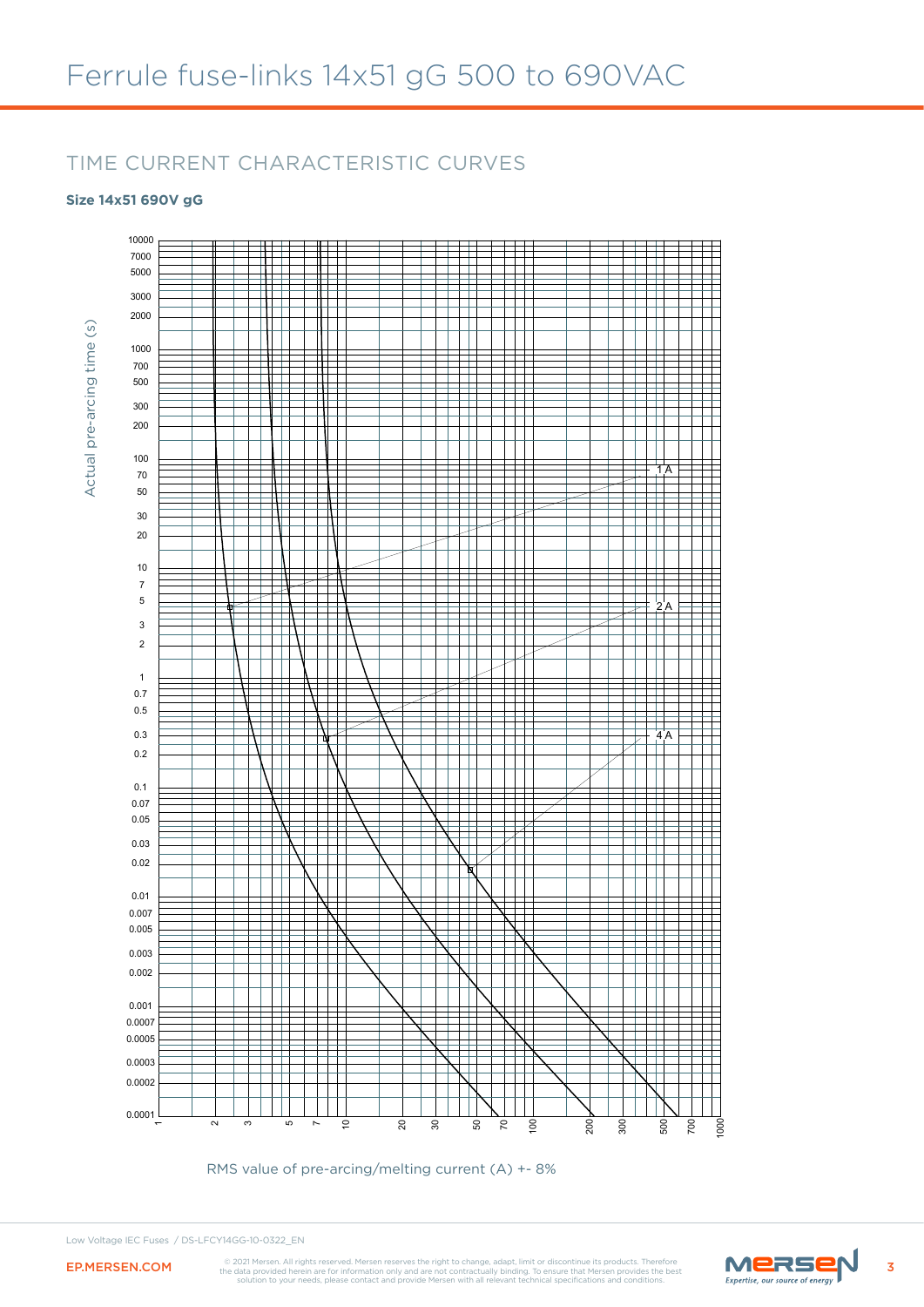### TIME CURRENT CHARACTERISTIC CURVES

### **Size 14x51 690V gG**

Actual pre-arcing time (s)



RMS value of pre-arcing/melting current (A) +- 8%



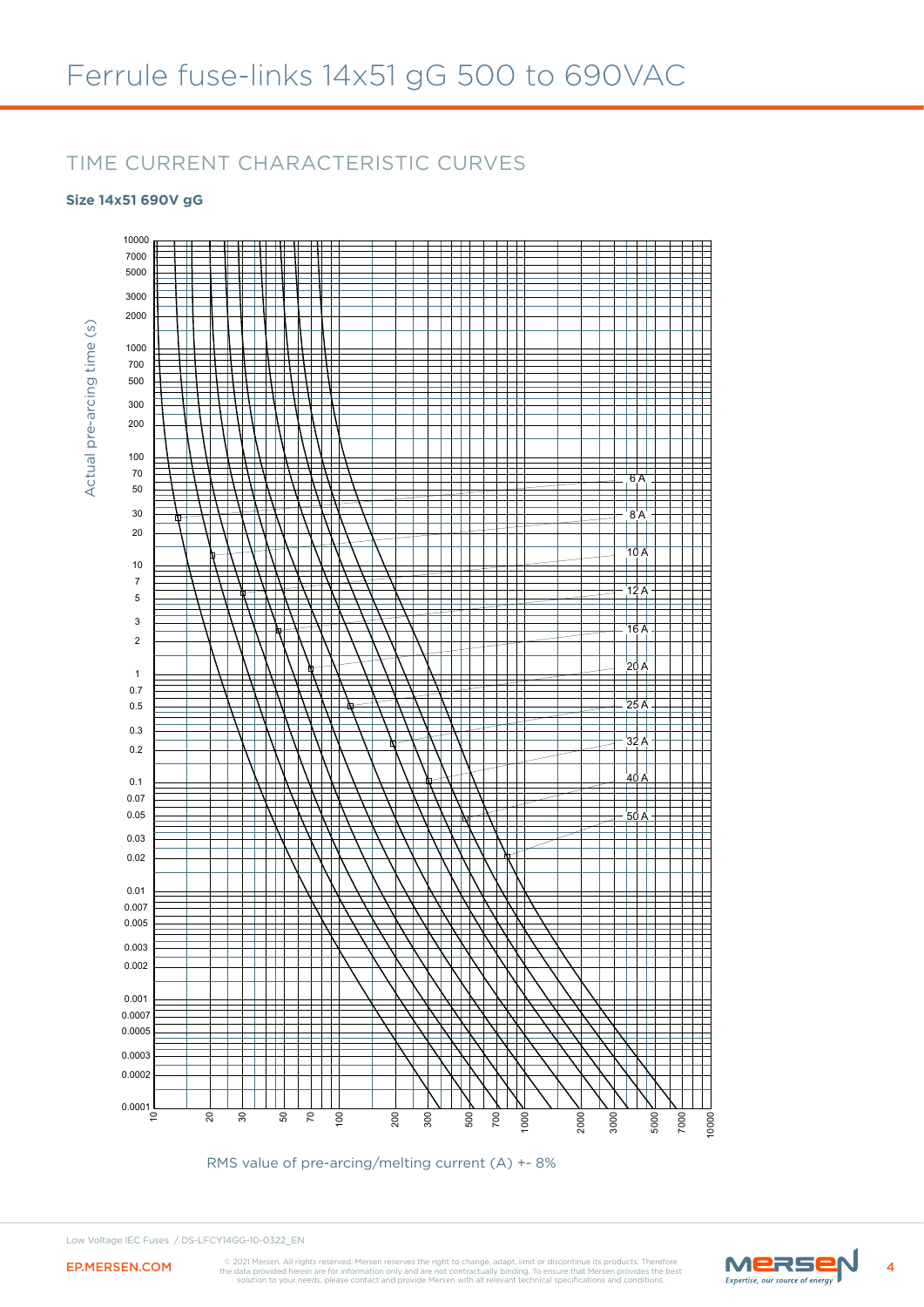### CUT-OFF CURRENT CHARACTERISTIC

#### **Size 14x51 690V gG**



<sup>50</sup> Hz RMS symmetrical prospective current Ip (A)



**Size 14x51 690V gG**

50 Hz RMS symmetrical prospective current Ip (A)

#### Low Voltage IEC Fuses / DS-LFCY14GG-10-0322\_EN

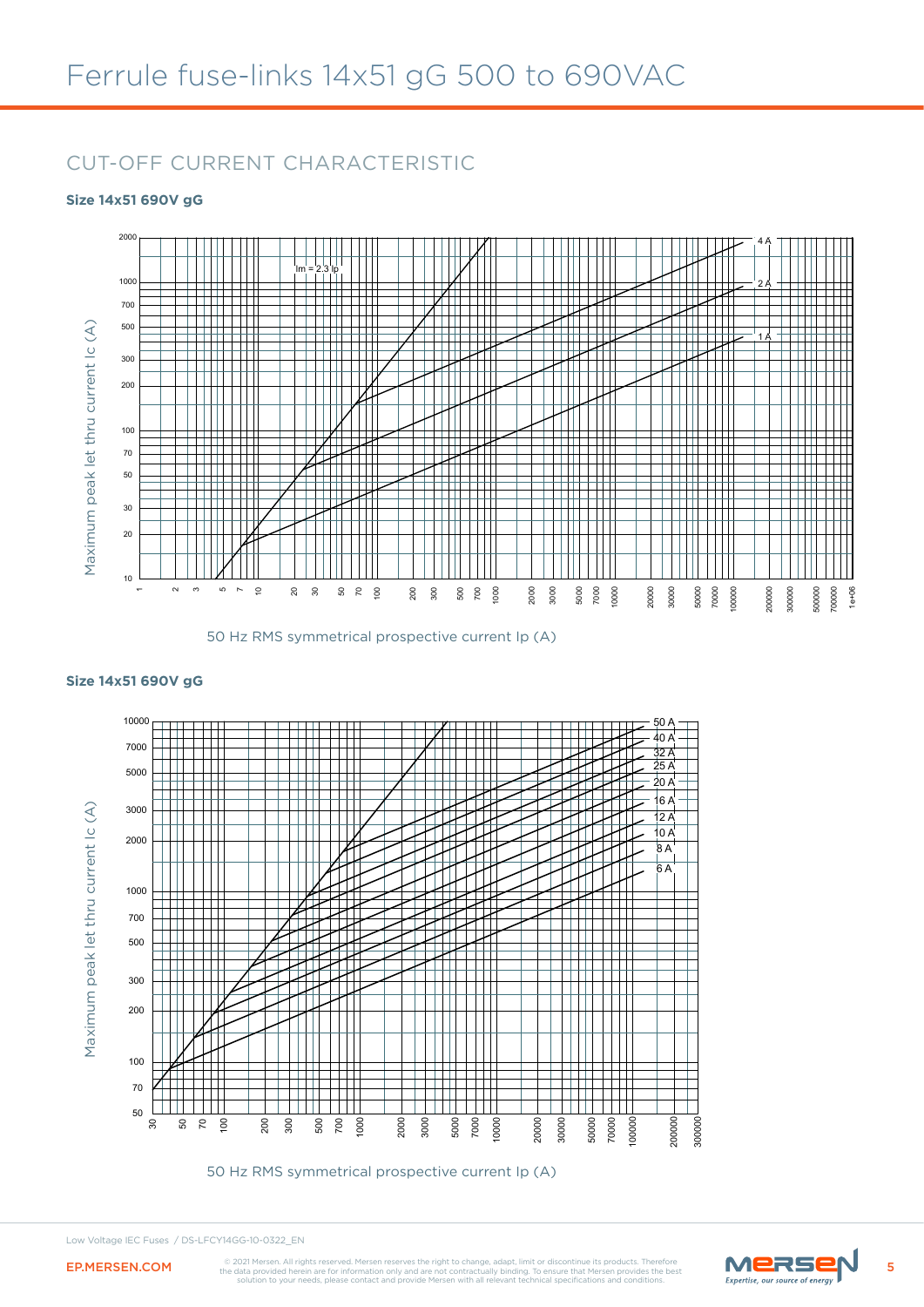## PRE-ARCING AND OPERATING I²T CHARACTERISTICS

### **Size 14x51 690V gG**



Rated current (A)



#### **Size 14x51 690V gG**

Low Voltage IEC Fuses / DS-LFCY14GG-10-0322\_EN